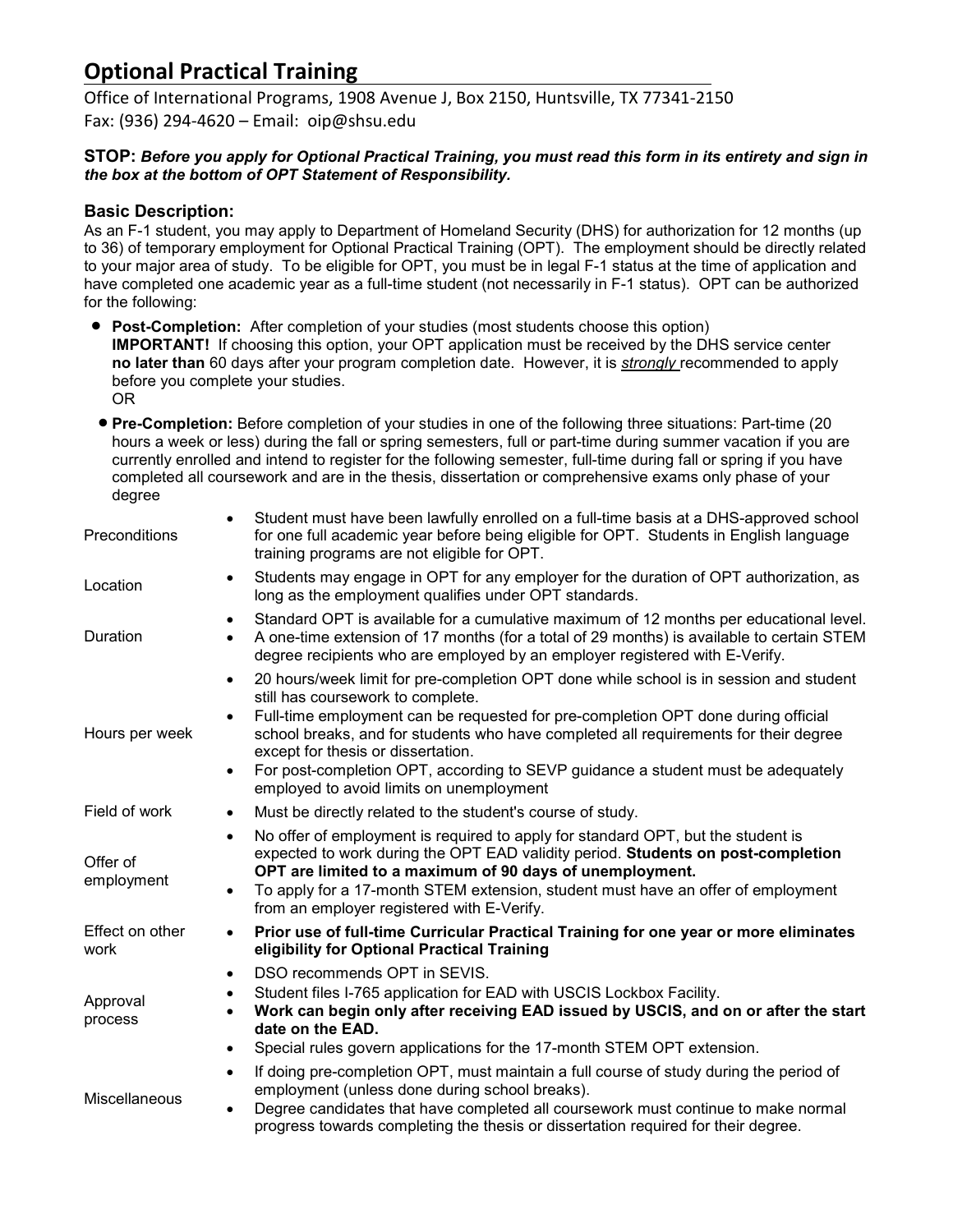Office of International Programs, 1908 Avenue J, Box 2150, Huntsville, TX 77341-2150 Fax: (936) 294-4620 – Email: oip@shsu.edu

### **Application Procedure**

### **How to Apply:**

You apply for OPT to DHS by first making a request for the authorization to a Designated School Official (DSO) in the Sam Houston State University International Office. The DSO will make a new I-20 which must be signed and dated by you that certifies you as eligible for OPT. You may apply as early as 90 days before completion of your studies and no later than 60 days after completion of studies, and since DHS processing times may be lengthy, we recommend that you apply early. Before meeting with the DSO, you will need to prepare for the appointment. (see below)

#### **Appointment Checklist**

Please bring the following documents to your appointment

The Statement of Responsibility Form signed and dated by you

- The Completion of Degree Form signed by your department
- Copy of receipt showing the OIP OPT Fee (\$75) has been paid.
- A completed Form I-765 (You may [download](http://www.uscis.gov/portal/site/uscis/menuitem.5af9bb95919f35e66f614176543f6d1a/?vgnextoid=73ddd59cb7a5d010VgnVCM10000048f3d6a1RCRD&vgnextchannel=db029c7755cb9010VgnVCM10000045f3d6a1RCRD) an electronic version.)

\_\_\_Write "None" or "N/A" (Not Applicable) as needed, **DO NOT leave any questions unanswered.**

- Question #3, **DO NOT fill in your address**. We will use our office address.
- Question #16 should be coded:
	- Pre-completion OPT: (c)(3)(A)
	- Post-completion OPT: (c)(3)(B)
	- STEM extension OPT: (c)(3)(c)
- Passport and VISA copies, valid for at least the next six months
- \_\_\_Original entry I-94
- \_\_\_Photocopy of previous I-20s issued
- Money order made payable to "U.S. Department of Homeland Security" for \$410.00
- \_\_\_2 passport style photos
- Any previously issued OPT EAD card (if applicable)
- \_\_\_G-1145 Form

### **OPT Application Package:**

The International Office will mail the packet for you, however, if you prefer to mail it yourself, mail to:

(I-765 EAD) USCIS P. O. Box 660867 Dallas, TX 75266

Use this address to mail your application using a courier service **(FedEx, UPS, DHL)** 

**USCIS** Attn: AOS 2501 S. State Hwy. 121, Business Suite 400 Lewisville, TX 75067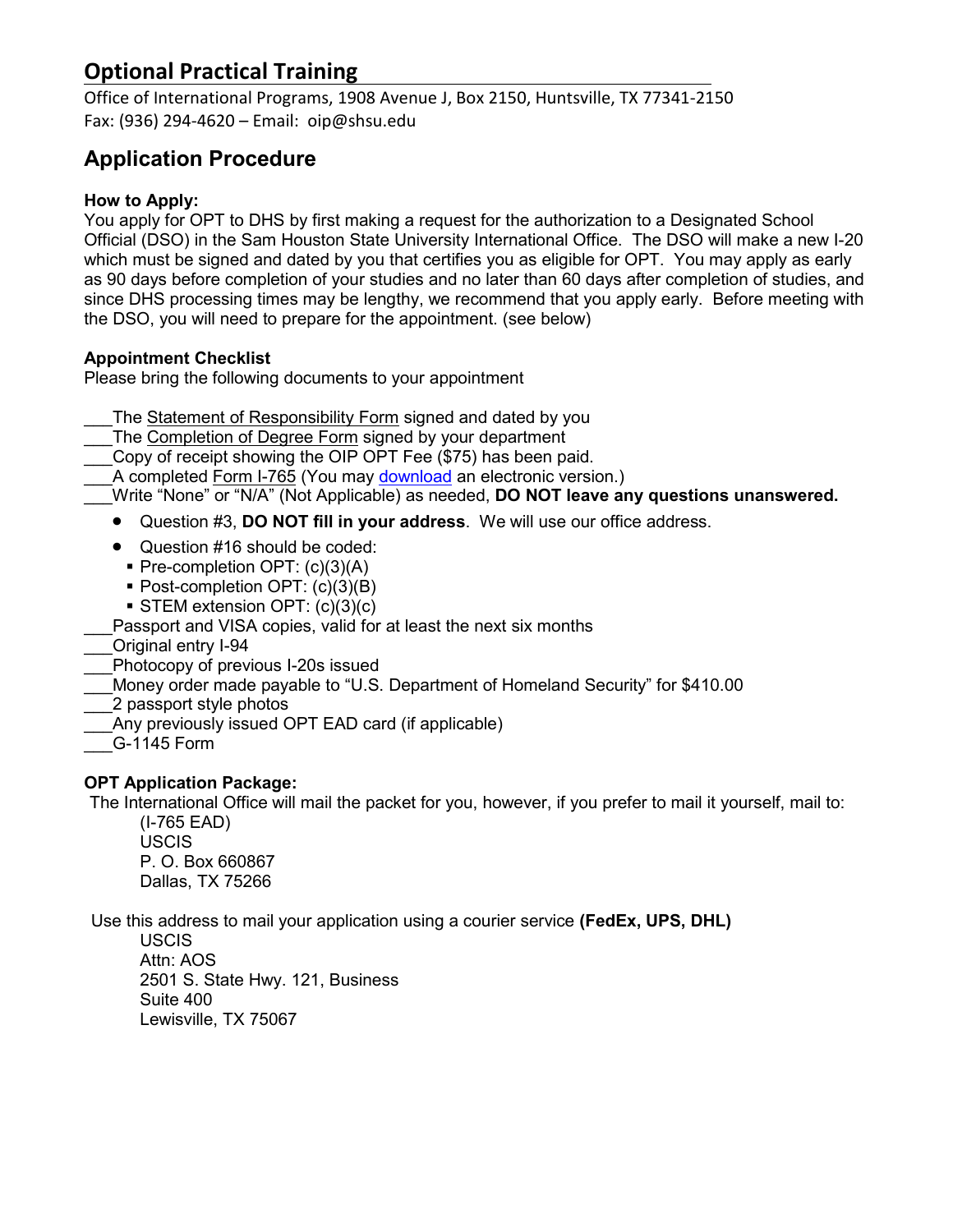Office of International Programs, 1908 Avenue J, Box 2150, Huntsville, TX 77341-2150 Fax: (936) 294-4620 – Email: oip@shsu.edu

**OPT Statement of Responsibility**

- **VERY IMPORTANT:** While on OPT under your SHSU I-20 **you are required to continue to report any changes on your official name, address, and status of employment including any changes of employer name or address** information to the SHSU Office of International Programs.
- **Give OIP permission to view, copy, and file mail from USCIS pertaining OPT for students who use OIP's mailing address.** USCIS will mail OPT updates including receipts, notice of actions, approvals, and EAD cards. OIP will review the mail to assist students with throughout the process within a timely manner.
- **Employment cannot begin until** you have received your I-766 Employment Authorization Document (EAD card) **and** the start date on the card has been reached.

 **If you do not complete all coursework by your expected completion date,** you may not work more than 20 hours a week (part-time), until all coursework has been completed.

- **During post-completion OPT, F-1 status is dependent upon employment.** During any initial 12-month period of post-completion OPT, **no student may be unemployed for an aggregate of more than 90 days.** Employment during this period can be traditional paid employment, volunteer work, and an unpaid or paid internship over 20 hours a week.
- **If you transfer to another school or begin study at another educational level**, your authorization to engage in OPT employment is automatically terminated upon the transfer date.
- **If you travel outside the United States during your OPT period**, upon reentry you must present a valid passport, valid F-1 visa, your I-766 EAD card, and your Form I-20 properly endorsed for travel within six months by a DSO from the Office of International Programs. In addition, you will need a letter from your employer or prospective employer indicating that you are returning to resume employment or will begin employment. Students who do not meet these requirements may not be allowed to reenter the United States. Travel following completion of studies and before the EAD is received is **not** recommended.
- **You are allowed one year of OPT per degree level during your time as an F-1 student.** You become eligible for another 12 months of OPT if you change to a higher educational level.
- **For students with a STEM (Science, Technology, Engineering, Math) degree who are eligible for the 24-month extension**: To apply for the OPT extension, you must be employed by an employer who is registered for E-Verify and apply before your current OPT expires.
- **Please give us your preferred beginning and end dates for your OPT.** The OPT card is issued for a specific time period (maximum of 12 months per education level). If you are unsure, you can discuss your options during your OPT appointment with the international advisor.

|                                     | End Date: ________________________________                                                                                                                                                                                    |
|-------------------------------------|-------------------------------------------------------------------------------------------------------------------------------------------------------------------------------------------------------------------------------|
| <b>Statement of Responsibility:</b> | I have read the content of this handout and understand the regulations associated with OPT.                                                                                                                                   |
|                                     | Print Name: <u>_______________________________</u><br>Phone ( )                                                                                                                                                               |
|                                     | Signature: <u>_________________________________</u><br>Date: ______________                                                                                                                                                   |
|                                     | E-mail (provide school and personal) example and the state of the state of the state of the state of the state of the state of the state of the state of the state of the state of the state of the state of the state of the |